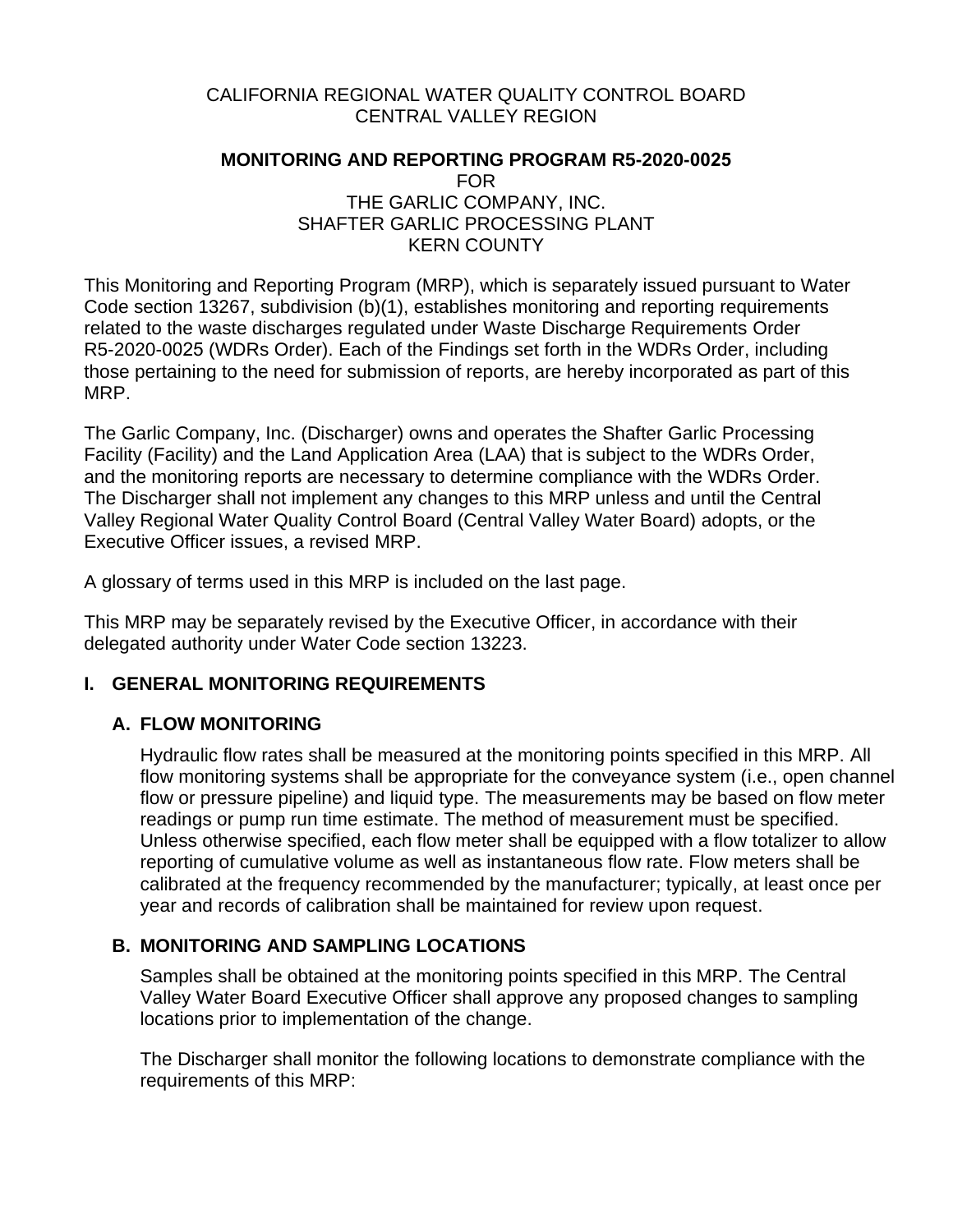| <b>Monitoring Location</b> | <b>Monitoring Location Description</b>                                                                                                                                                 |
|----------------------------|----------------------------------------------------------------------------------------------------------------------------------------------------------------------------------------|
| <b>INF-001</b>             | Location where a representative sample of the waste<br>stream can be obtained prior to settling and screening<br>(i.e., from the main wastewater pump pit prior to rotary<br>screens). |
| <b>EFF-001</b>             | Location where a representative sample can be<br>obtained, after the reservoir, prior to discharge to the<br>land application area (LAA).                                              |
| <b>PND-001</b>             | 1-million-gallon lined reservoir at the Facility.                                                                                                                                      |
| SW-001                     | Facility's source water supply.                                                                                                                                                        |
| <b>LAA-001</b>             | The "99-Acre" LAA where the Facility's discharge is<br>applied.                                                                                                                        |

### **Table 1 - Monitoring Location Designations**

#### **C. SAMPLING AND SAMPLE ANALYSIS**

All samples shall be representative of the volume and nature of the discharge or matrix of material sampled. Except as specified otherwise in this MRP, grab samples will be considered representative of water, wastewater, soil, solids/sludges and groundwater. The time, date, and location of each sample shall be recorded on the sample chain of custody form. For continuous analyzers, the Discharger shall report documented routine meter maintenance activities including date, time of day, and duration, in which the analyzer(s) is not in operation.

Field test instruments (such as those used to measure pH, temperature, electrical conductivity, dissolved oxygen, wind speed, and precipitation) may be used provided that:

- 1. The operator is trained in proper use and maintenance of the instruments;
- 2. The instruments are field calibrated at the frequency recommended by the manufacturer;
- 3. The instruments are serviced and/or calibrated by the manufacturer at the recommended frequency; and
- 4. Field calibration reports are submitted as described in the "Reporting" section of this MRP.

Laboratory analytical procedures shall comply with the methods and holding times specified in the following (as applicable to the medium to be analyzed):

- Methods for Organic Chemical Analysis of Municipal and Industrial Wastewater (EPA);
- *Test Methods for Evaluating Solid Waste* (EPA);
- *Methods for Chemical Analysis of Water and Wastes* (EPA);
- Methods for Determination of Inorganic Substances in Environmental Samples (EPA);
- *Standard Methods for the Examination of Water and Wastewater* (APHA/AWWA/WEF); and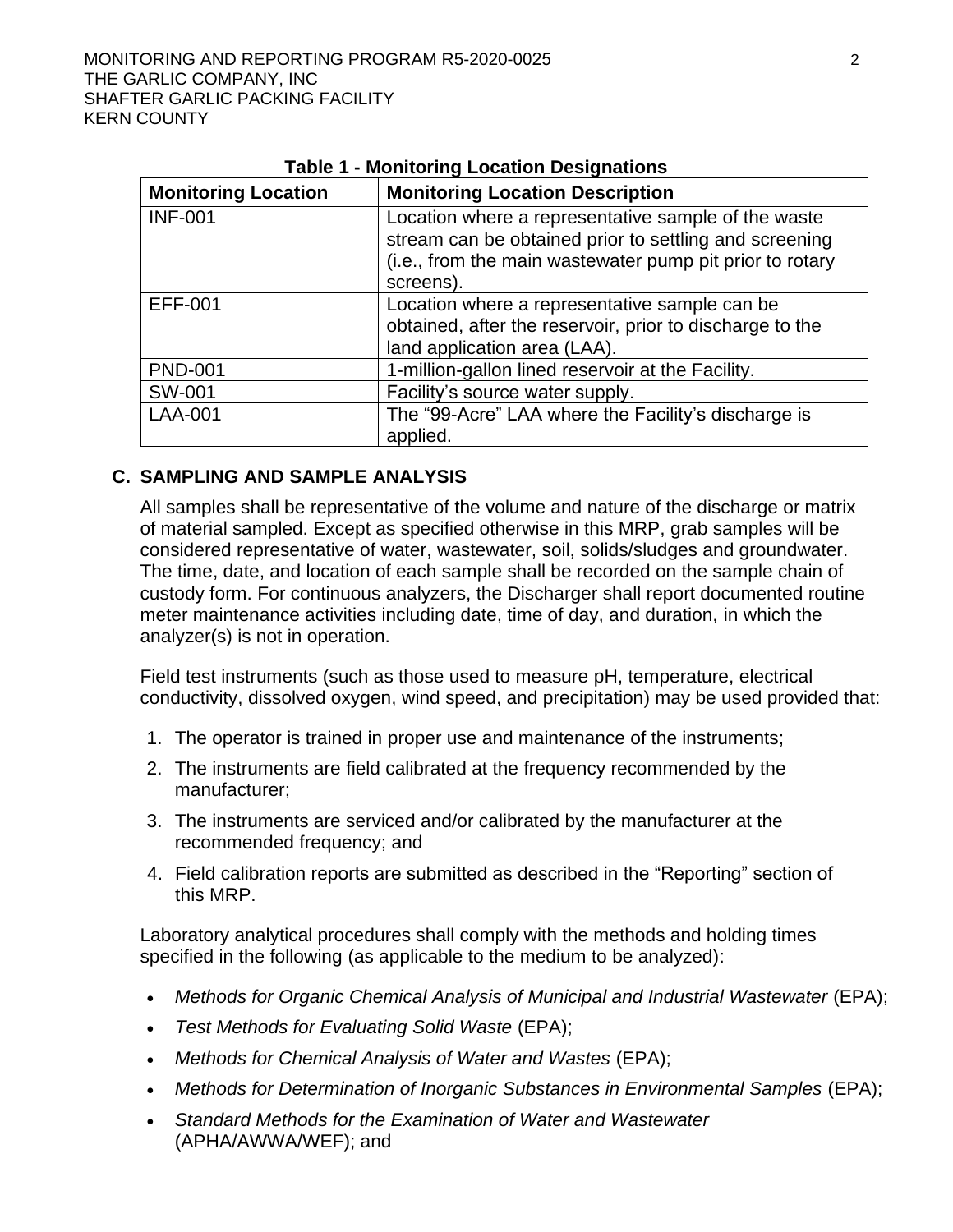• Soil, Plant and Water Reference Methods for the Western Region (WREP 125).

Approved editions shall be those that are approved for use by the United States Environmental Protection Agency (EPA) or the State Water Resources Control Board (State Water Board), Division of Drinking Water's Laboratory Accreditation Program (ELAP). The Discharger may propose alternative methods for approval by the Executive Officer. Where technically feasible, laboratory reporting limits shall be lower than the applicable water quality objectives for the constituents to be analyzed.

If monitoring consistently shows no significant variation in a constituent concentration or parameter after at least 12 months of monitoring, the Discharger may request this MRP be revised to reduce monitoring frequency. The proposal must include adequate technical justification for reduction in monitoring frequency. This monitoring program shall remain in effect unless and until a revised MRP is issued.

### **II. SPECIFIC MONITORING REQUIREMENTS**

### **A. INFLUENT MONITORING (INF-001)**

Samples shall be collected of the waste stream immediately before it enters the wastewater settling and screening process. Influent monitoring shall include the following:

| <b>Constituent/Parameter</b> | <b>Units</b> | <b>Sample Type</b> | <b>Frequency</b> |
|------------------------------|--------------|--------------------|------------------|
| pH                           | s.u.         | Grab               | Weekly           |
| EC                           | umhos/cm     | Grab               | Weekly           |
| BOD <sub>5</sub>             | mg/L         | Grab               | Monthly          |
| <b>TSS</b>                   | mg/L         | Grab               | Monthly          |

**Table 2 – Influent Monitoring** 

#### **B. EFFLUENT MONITORING (EFF-001)**

Effluent samples shall be collected after the reservoir and prior to discharge to the LAA. Effluent samples shall be collected prior to mixing wastewater with irrigation water. Effluent monitoring shall include at least the following:

| $1$ able $3$ – Linuent Montoning |              |                    |                  |
|----------------------------------|--------------|--------------------|------------------|
| <b>Constituent/Parameter</b>     | <b>Units</b> | <b>Sample Type</b> | <b>Frequency</b> |
| Flow                             | mgd          | Meter              | Continuous       |
| pH                               | S.U.         | Grab               | Weekly           |
| <b>EC</b>                        | umhos/cm     | Grab               | Weekly           |
| BOD <sub>5</sub>                 | mg/L         | Grab               | Weekly           |
| <b>TSS</b>                       | mg/L         | Grab               | Weekly           |
| Nitrate (as N)                   | mg/L         | Grab               | Weekly           |
| TKN (as N)                       | mg/L         | Grab               | Weekly           |

**Table 3 – Effluent Monitoring**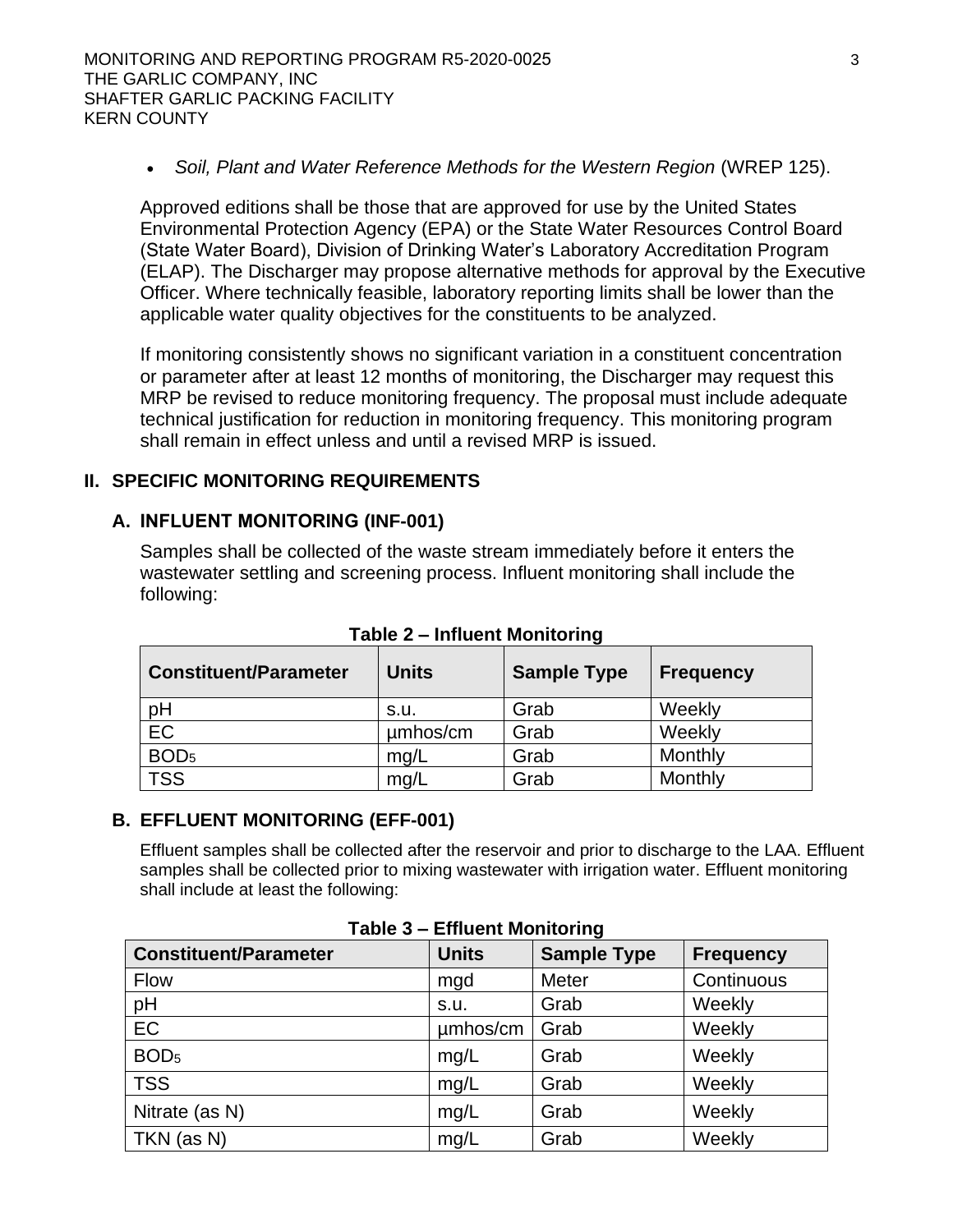| <b>Constituent/Parameter</b> | <b>Units</b> | <b>Sample Type</b> | <b>Frequency</b>     |
|------------------------------|--------------|--------------------|----------------------|
| Total Nitrogen (as N)        | mq/L         | Grab/Calculated    | Weekly               |
| <b>TDS</b>                   | mg/L         | Grab               | <b>Twice Monthly</b> |
| <b>FDS</b>                   | mq/L         | Grab               | <b>Twice Monthly</b> |
| <b>General Minerals</b>      | Misc.        | Grab               | Monthly              |

#### **C. POND MONITORING (PND-001)**

Permanent markers (e.g., staff gages) shall be placed in the reservoir. The markers shall have calibrations indicating water level at the design capacity and available operational freeboard. Wastewater pond monitoring shall include at least the following:

| <b>Constituent/Parameter</b>  | <b>Units</b>        | <b>Sample Type</b> | <b>Frequency</b>       |
|-------------------------------|---------------------|--------------------|------------------------|
| DO                            | mg/L                | Grab               | Weekly                 |
| Freeboard                     | Nearest 0.1<br>Feet | Grab               | Weekly                 |
| Odors                         |                     | Observation        | Weekly                 |
| Solids Depth<br>(see 1 below) | Nearest 0.1<br>Feet | Grab               | Annually in<br>October |

**Table 4 – Pond Monitoring** 

1. Thickness of settled solids at the bottom of the pond.

The Discharger shall conduct additional monitoring in the reservoir when odors are detected (or reported) and that have DO less than 1.0 mg/L. The ponds shall be monitored daily for pH and DO until the dissolved oxygen is greater than 1.0 mg/L.

In addition, the Discharger shall inspect the condition of the ponds once per week and document visual observations. Notations shall include observations of:

- a. Accumulations of dead algae, vegetation, scum, or debris on the pond surface and
- b. Condition of the pond liner.

## **D. SOURCE WATER MONITORING (SW-001)**

Samples shall be representative of the source water supplied to the Facility. If the source water is from more than one source, the results shall be presented as a flow-weighted average of all sources. At a minimum, source water shall be monitored as specified below:

| <b>Constituent/Parameter</b> | <b>Units</b>    | Sample Type   Frequency |           |
|------------------------------|-----------------|-------------------------|-----------|
| EC                           | $µmbos/cm$ Grab |                         | Weekly    |
| <b>TDS</b>                   | mg/L            | Grab                    | Quarterly |

**Table 5 – Source Water Monitoring**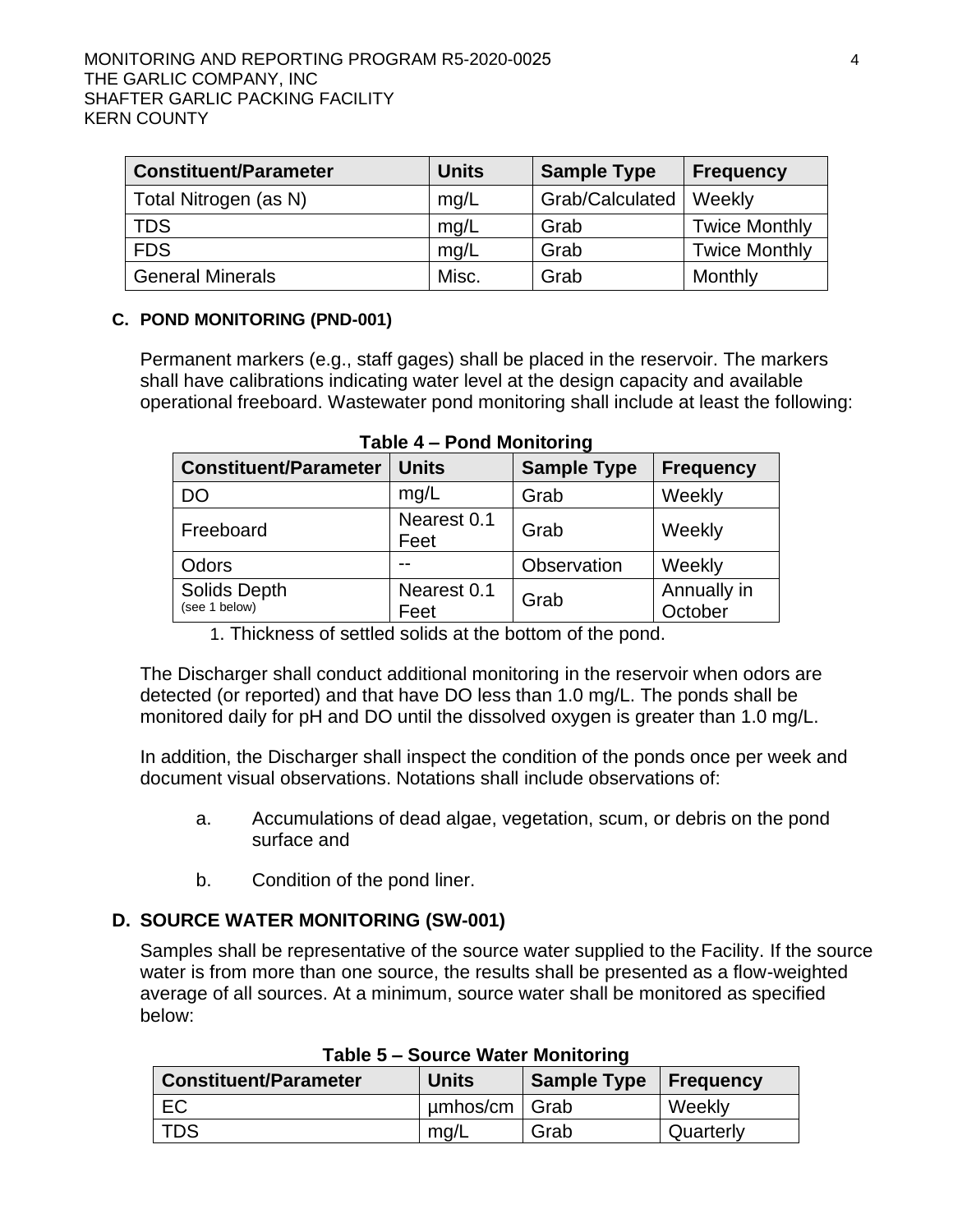| <b>Constituent/Parameter</b> | <b>Units</b> | Sample Type   Frequency |           |
|------------------------------|--------------|-------------------------|-----------|
| l FDS.                       | mg/L         | Grab                    | Quarterly |
| <b>General Minerals</b>      | mg/L         | Grab                    | Quarterly |

## **E. LAND APPLICATION AREA MONITORING (LAA-001)**

The Discharger shall perform the following routine monitoring and loading calculations for the LAA. The Discharger shall inspect the LAA at least once daily prior to and during irrigation events. Evidence of erosion, field saturation, runoff, or the presence of nuisance conditions (i.e., flies, ponding, etc.) shall be noted in the Facility's logbook and included as part of the quarterly monitoring report. In addition, the Discharger shall perform the following routine monitoring and loading calculations for each discrete irrigation area within the LAA each day when wastewater is applied. If supplemental irrigation water is used, samples shall be collected from its source. The data shall be collected and presented in graphical (map) and/or tabular format and shall include the following:

| <b>Frequency</b>                         | <b>Constituent/Parameter</b>                       | <b>Units</b>  | <b>Sample Type</b>         |
|------------------------------------------|----------------------------------------------------|---------------|----------------------------|
| Daily                                    | <b>Fields Irrigated</b>                            | Acres         | n/a                        |
| Daily                                    | <b>Wastewater flow</b>                             | Gallons       | Metered                    |
| Daily                                    | Wastewater loading                                 | Inches/day    | Calculated                 |
| Daily                                    | Supplemental irrigation flow                       | Gallons       | Metered                    |
| Daily                                    | Supplemental irrigation loading                    | Inches/day    | Calculated                 |
| Daily                                    | Precipitation                                      | Inches        | Rain gage<br>(see 1 below) |
| Monthly                                  | <b>Total Hydraulic Loading</b><br>(see 2 below)    | Inches        | Calculated                 |
| <b>BOD Loading</b><br>(see 3 below)      |                                                    |               |                            |
| Cycle                                    | <b>Cycle Average Loading Rate</b><br>(see 4 below) | lbs/acre/day  | Calculated                 |
| <b>Nitrogen Loading</b><br>(see 3 below) |                                                    |               |                            |
| Annually                                 | From wastewater                                    | lbs/acre      | Calculated                 |
| Annually                                 | From fertilizers and residual<br>solids            | lbs/acre/year | Calculated                 |
| Annually                                 | From supplemental irrigation<br>water              | lbs/acre/year | Calculated                 |
| <b>Salt Loading</b><br>(see 3 below)     |                                                    |               |                            |
| Annually                                 | From wastewater                                    | lbs/acre/year | Calculated                 |
| Annually                                 | From supplemental irrigation<br>water              | lbs/acre/year | Calculated                 |

**Table 6 – Land Application Area Monitoring**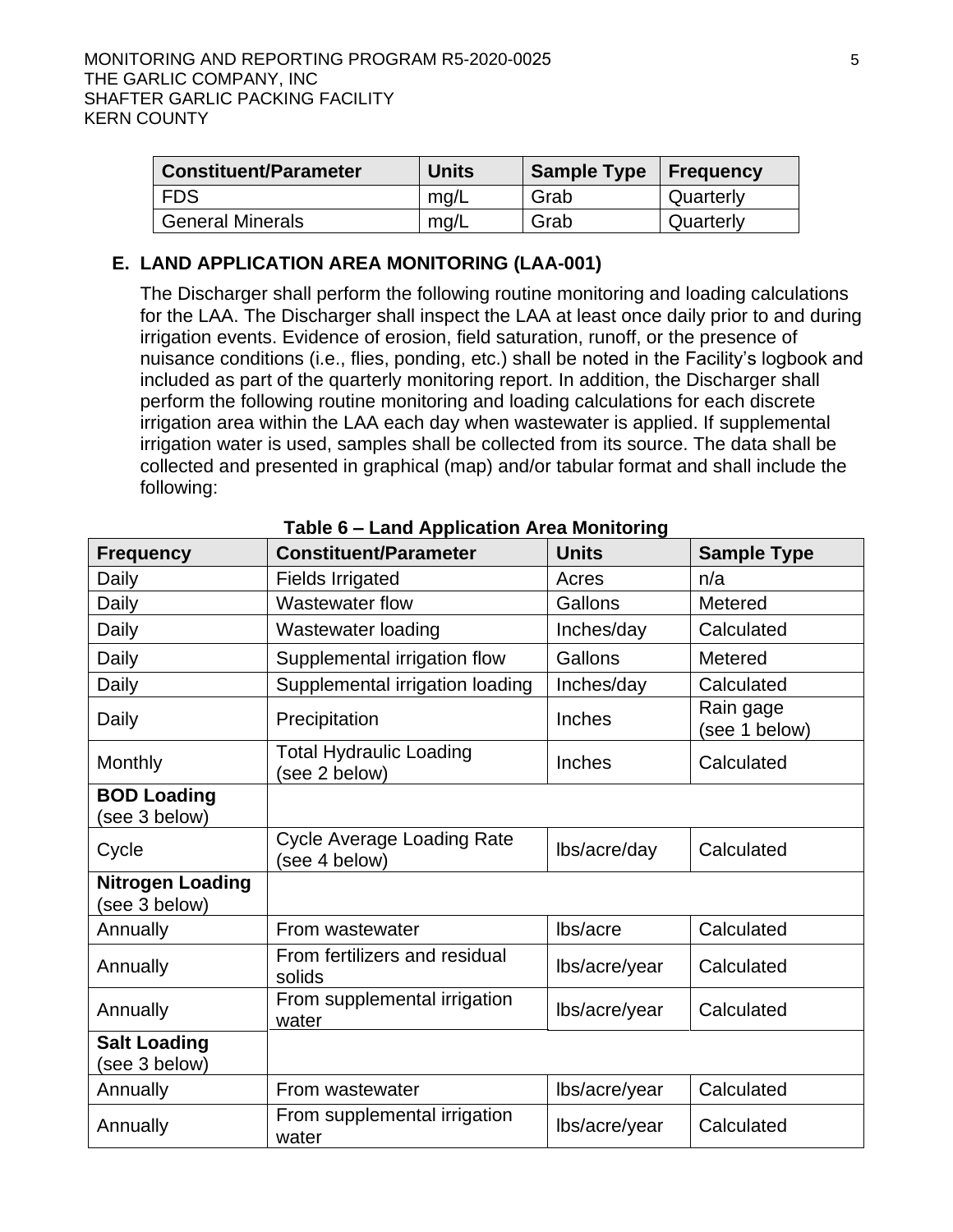- 1. National Weather Service or CIMIS data from the nearest weather station is acceptable.
- 2. Combined loading from wastewater, irrigation water, and precipitation.
- 3 The BOD, salt, and nitrogen loading rates shall be calculated as specified in Section III of this MRP.
- 4. A cycle average is calculated by taking the pounds of BOD applied to the LAA in a given period, divided by the sum of the total days wastewater was applied plus the number of days of rest (no application of wastewater), see section III of this MRP for the calculation.

## **III. REPORTING REQUIREMENTS**

All monitoring reports should be converted to a searchable Portable Document Format (PDF) and submitted electronically. Documents that are less than 50MB should be emailed to*: [centralvalleyfresno@waterboards.ca.gov.](mailto:centralvalleyfresno@waterboards.ca.gov)* Documents that are 50 MB or larger should be transferred to a CD, DVD, or flash drive and mailed to the following address:

Central Valley Regional Water Quality Control Board Region 5 – Fresno Office 1685 "E" St. Fresno, California 93706

To ensure that your submittal is routed to the appropriate staff person, the following information should be included in the body of the email or transmittal sheet:

| Program:  | Non-15.                                          |
|-----------|--------------------------------------------------|
| Facility: | The Garlic Company, Inc., Shafter Garlic Packing |
| Order:    | Facility R5-2020-0025                            |
| County:   | Kern                                             |
| Place ID: | 236399                                           |

**A transmittal letter shall accompany each monitoring report.** The letter shall include a discussion of all violations of the WDRs and this MRP during the reporting period and actions taken or planned for correcting each violation. If the Discharger has previously submitted a report describing corrective actions taken and/or a time schedule for implementing the corrective actions, reference to the previous correspondence will be satisfactory. The transmittal letter shall contain a statement by the Discharger or the Discharger's authorized agent certifying under penalty of perjury that the report is true, accurate and complete to the best of the signer's knowledge.

In reporting monitoring data, the Discharger shall arrange the data in tabular form so that the date, sample type (e.g., effluent, groundwater, etc.), and reported analytical result for each sample are readily discernible. The data shall be summarized in such a manner to clearly illustrate compliance with WDRs and spatial or temporal trends, as applicable. The results of any monitoring done more frequently than required at the locations specified in the MRP shall be reported in the next scheduled monitoring report.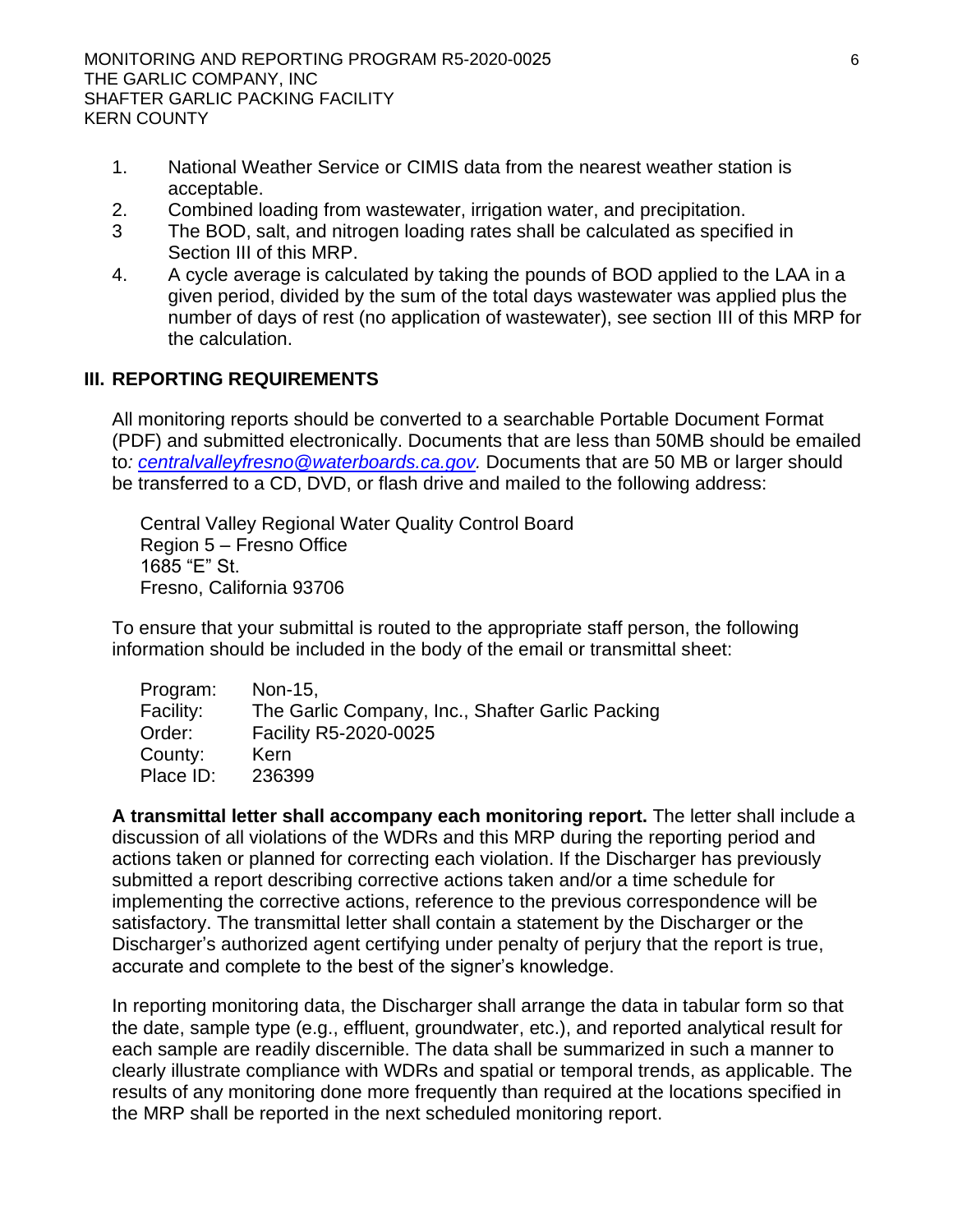Laboratory analysis reports should be included in the monitoring reports. In addition, all laboratory reports must be retained for a minimum of three years in accordance with Standard Provision C.3. of the SPRRs. For a Discharger conducting any of its own analyses, reports must also be signed and certified by the chief of the laboratory.

In addition to the requirements of Standard Provision C.3, monitoring information shall include the method detection limit (MDL) and the reporting limit (RL) or practical quantitation limit (PQL). If the regulatory limit for a given constituent is less than the RL (or PQL), then any analytical results for that constituent that are below the RL (or PQL) but above the MDL shall be reported and flagged as estimated.

All monitoring reports that involve planning, investigation, evaluation or design, or other work requiring interpretation and proper application of engineering or geologic sciences, shall be prepared by or under the direction of persons registered to practice in California pursuant to California Business and Professions Code sections 6735, 7835, and 7835.1.

### **A. QUARTERLY MONITORING REPORTS**

Quarterly Monitoring Reports shall be prepared and submitted to the Central Valley Water Board by the 1<sup>st</sup> day of the second month following the quarter (i.e., the January-March quarterly report is due by 1<sup>st</sup> May). Each Quarterly Monitoring Report shall include the following:

- 1. Results of the **Influent Monitoring** as specified in Section II.A.
- 2. Results of the **Effluent Monitoring** as specified in Section II.B., including:
	- a. Calculation of average total nitrogen concentration for each month;
	- b. Calculation of the 12-month rolling average EC of the discharge for each month of the quarter using the EC value for that month averaged with the EC values for the previous 11 months (results must include supporting calculations);
	- c. Calculation of the maximum daily flow, monthly average flow, and cumulative annual flow, for each month of the quarter.
- 3. Results of the **Pond Monitoring** as specified in Section II.C.
- 4. Results of the **Source Water Monitoring** as specified in Section II.D, including:
	- a. If multiple sources are used, the Discharger shall calculate the flow-weighted average concentrations for each constituent monitored. Results must include supporting calculations and
	- b. Calculation of the 12-month rolling average EC of the source water for each month of the quarter using the EC value for that month averaged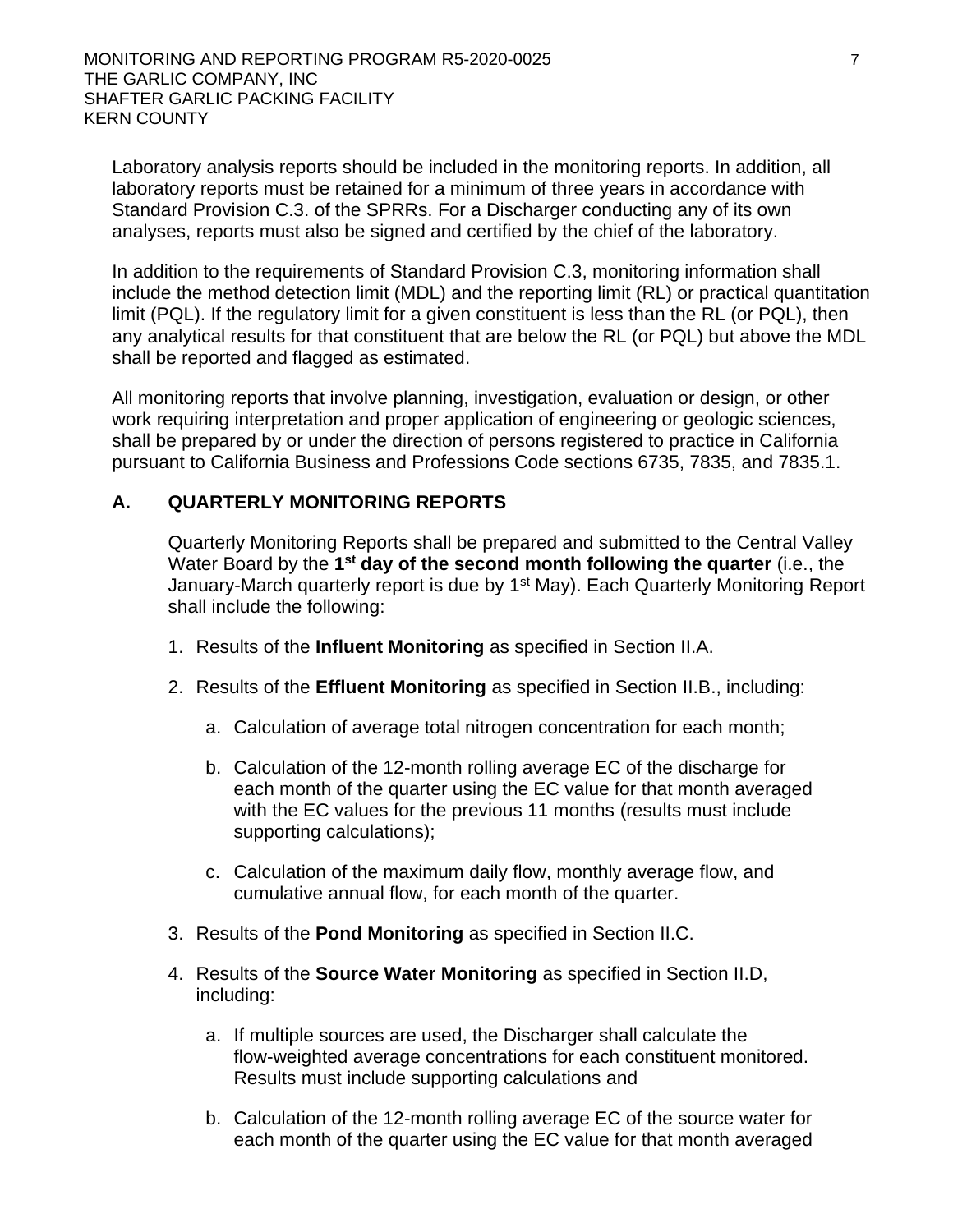with the EC values for the previous 11 months (results must include supporting calculations);

- 5. Results of the **Land Application Area** monitoring as specified in Section II.E.
	- a. A summary of the inspection activities conducted by the Discharger for the LAA;
	- b. Calculated cycle average BOD5 loading rate for the LAA.
		- i. The mass of  $BOD<sub>5</sub>$  applied to each field within the LAA on a cycle average basis shall be calculated using the following formula:

$$
M = \frac{8.345(CV)}{AT}
$$

Where:

- $M =$  Mass of BOD5 applied to an LAA in lbs/acre/day
	- *C*  = Concentration of BOD5 in mg/L based on the three most recent monitoring results
	- $V =$  Total volume of wastewater applied to the LAA during the irrigation cycle, in millions of gallons
	- *A*  = Area of the LAA irrigated in acres
	- $\mathsf{T}$ = Irrigation cycle length in days (from the first day water was applied to the last day of the drying time)

8.345 = Unit conversion factor.

- 6. A comparison of monitoring data to the flow limitations and discharge specification and an explanation of any violation of those requirements, including the calculation of the 12-month rolling average net increase in EC (source water compared to effluent) for each month of the quarter using the EC net increase value for that month averaged with the EC net increase values for the previous 11 months (results must include supporting calculations). The 12-month rolling average net increase value shall be compared to the EC limit specified in Effluent Limitation B.1 of the WDRs Order.
- 7. A copy of calibration log page(s) verifying calibration of all hand-held monitoring instruments used during the quarter.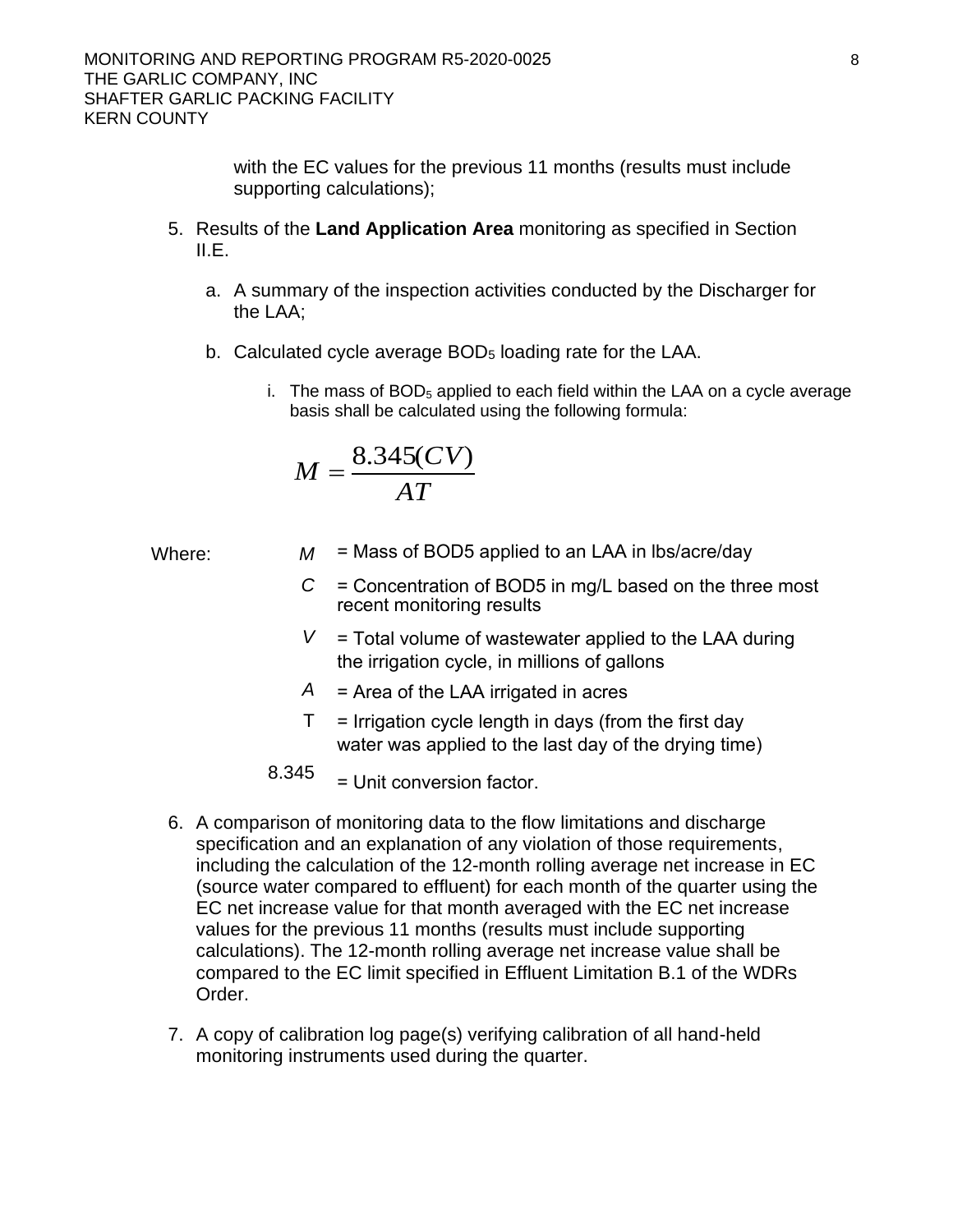### **B. FOURTH QUARTER MONITORING REPORT**

In addition to the above the Discharger shall submit the following information as part of the Fourth Quarter Monitoring Report due on **1 st February** of each year.

- 1. Total annual effluent flow, and the average monthly flows for each month of the year, compared to the monthly average and total annual flow limitations of the WDRs Order.
- 2. For the LAA, a chronological log of dates of fertilizer application, residual solids application, irrigation, precipitation, and runoff control operations. Nitrogen and salt loading calculations shall be included.
- 3. The types of crop(s) grown, planting and harvest dates, and the quantified nitrogen and fixed dissolved solids uptakes including potassium (as estimated by technical references or, preferable, defined by representative plant tissue analysis).
- 4. Calculated flow-weighted annual average FDS concentration for each discrete field within the LAA.
	- a. The flow-weighted annual average FDS concentration shall be calculated using the following formula:

$$
C_a = \frac{\sum_{1}^{12} \left[ (C_{P_i} \times V_{P_i}) + (C_{Si} \times V_{Si}) \right]}{\sum_{1}^{12} (V_{P_i} + V_{Si})}
$$

Where:  $C_a$  = Flow-weighted average annual FDS concentration in mg/L  $\overline{a}$  = The number of the month (e.g., January = 1, February = 2, etc.)

$$
= \text{The number of the month (e.g., January = 1, February = 2, etc.)}
$$

- $C$   $P_i$  = Monthly average process wastewater FDS concentration for calendar month *i* in mg/L)
- $C_{Si}$  = Monthly average supplemental irrigation water FDS concentration for calendar month *i* in mg/L (considering each supplemental source separately)
- $V_{\text{Pi}}$  = Volume of process wastewater applied to the LAA during calendar month *i* in million gallons

$$
V_{Si}
$$
 = Volume of supplemental irrigation water applied to the LAA during calendar month *i* in million gallons (considering each supplemental source separately)

5. Calculated total nitrogen loading rate for the disposal field for each discrete field within the LAA for each month and total annual loading.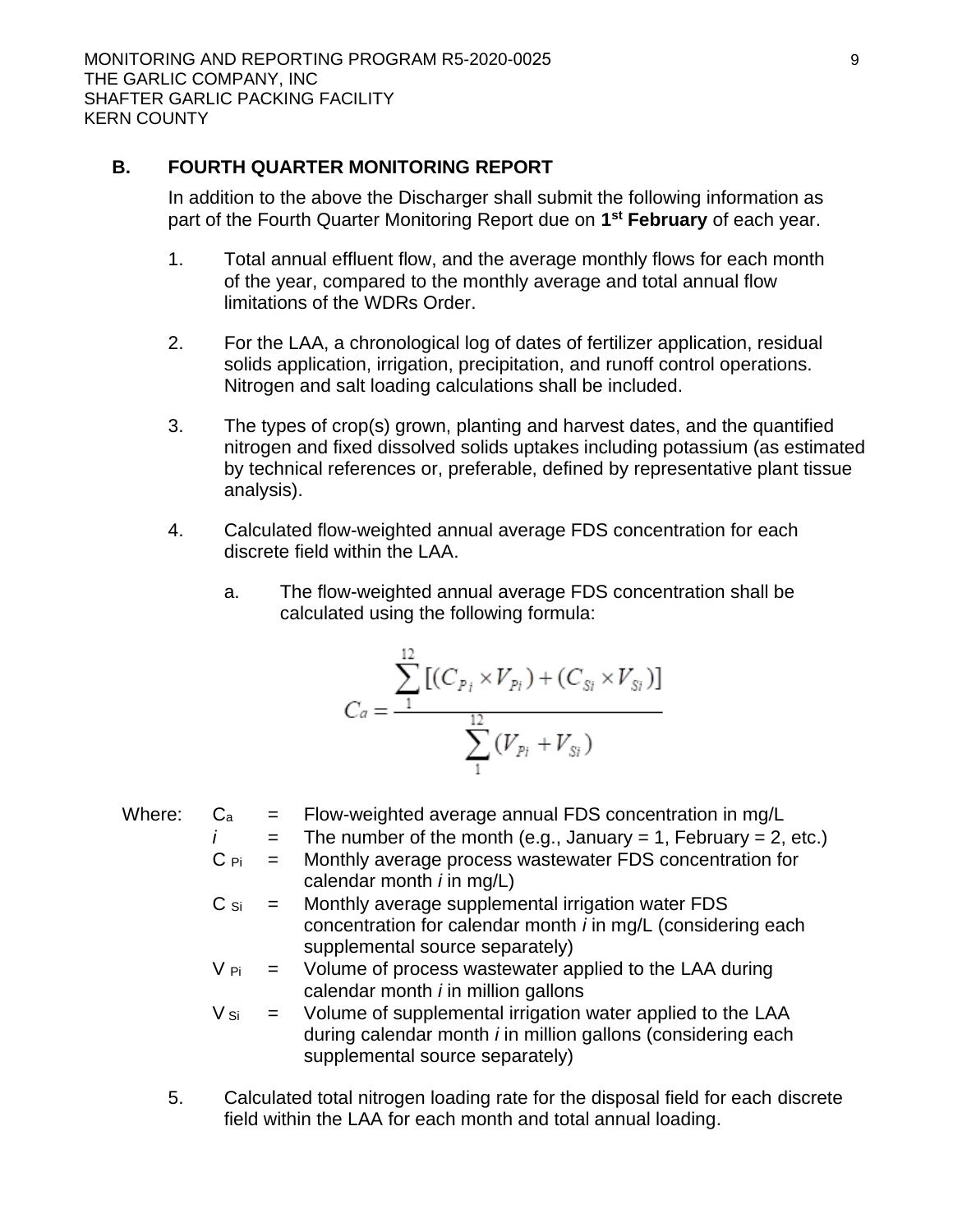a. The mass of total nitrogen applied to each LAA on an annual basis shall be calculated using the following formula and compared to published crop demand for the crops actually grown:

$$
M = \sum_{i=1}^{12} \frac{(8.345(C_i V_i) + M_i)}{A}
$$

Where:  $M =$  Mass of nitrogen applied to the LAA in lbs/ac/yr

- *C<sup>i</sup>* = Monthly average concentration of total nitrogen for month *i* in mg/L
- $V_i$  = Volume of wastewater applied to the LAA during calendar month *i* in million gallons
- *A* = Area of the LAA irrigated in acres
- $i =$  The number of the month (e.g., January = 1, February = 2, etc.)
- $M_x$  = Nitrogen mass from other sources (e.g., fertilizer and compost) in pounds

8.345 = Unit conversion factor

- 2. Tabular and graphical summaries of all data collected during the year.
- 3. A discussion of compliance and corrective actions taken, as well as any planned or proposed actions needed to bring the discharge into full compliance with the MRP.
- 4. Names, titles, and telephone numbers of persons to contact regarding the Facility for emergency and routine situations.
- 5. A calibration log verifying calibration of all hand-held monitoring instruments and devices used to comply with the prescribed monitoring program.
- 6. Discussion on annual chemical usage at the Plant (e.g., chemical name, purpose, and quantity used).
- 7. A summary of any changes in processing that might affect waste characterization and/or discharge flow rates.
- 8. An annual update to the Salinity Reduction Work Plan (as required by Provision H.4).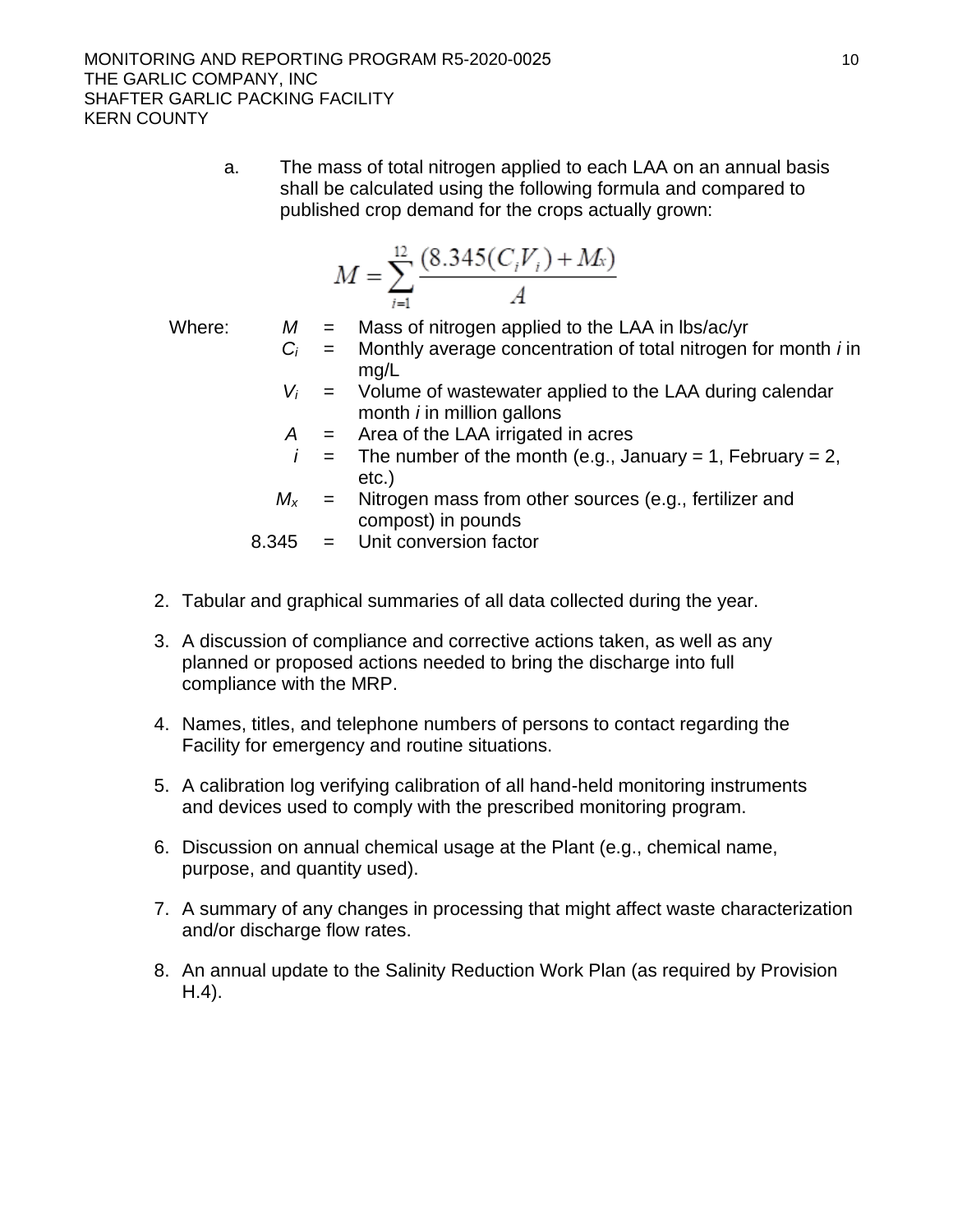If, in the opinion of the Executive Officer, the Discharger fails to comply with the provisions of this Order, the Executive Officer may refer this matter to the Attorney General for judicial enforcement, may issue a complaint for administrative civil liability, or may take other enforcement actions. Failure to comply with this Order may result in the assessment of Administrative Civil Liability of up to \$10,000 per violation, per day, depending on the violation, pursuant to the Water Code, including sections 13268, 13350 and 13385. The Central Valley Water Board reserves its right to take any enforcement actions authorized by law.

Any person aggrieved by this action of the Central Valley Water Board may petition the State Water Resources Control Board to review the action in accordance with California Water Code section 13320 and California Code of Regulations, title 23, sections 2050 and following. The State Water Resources Control Board must receive the petition by 5:00 p.m., 30 days after the date of this MRP, except that if the thirtieth day following the date of this Order falls on a Saturday, Sunday, or state holiday, the petition must be received by the State Water Resources Control Board by 5:00 p.m. on the next business day. [Copies of the law and](http://www.waterboards.ca.gov/public_notices/petitions/water_quality) [regulations applicable to filing petitions](http://www.waterboards.ca.gov/public_notices/petitions/water_quality) may be found on the internet (http://www.waterboards.ca.gov/public\_notices/petitions/water\_quality) or will be provided on request.

The Discharger shall implement the above monitoring program **starting 1 May 2020**.

Ordered by:

2020.04.23 12:22:00 -07'00'

PATRICK PULUPA, Executive Officer

(Date)